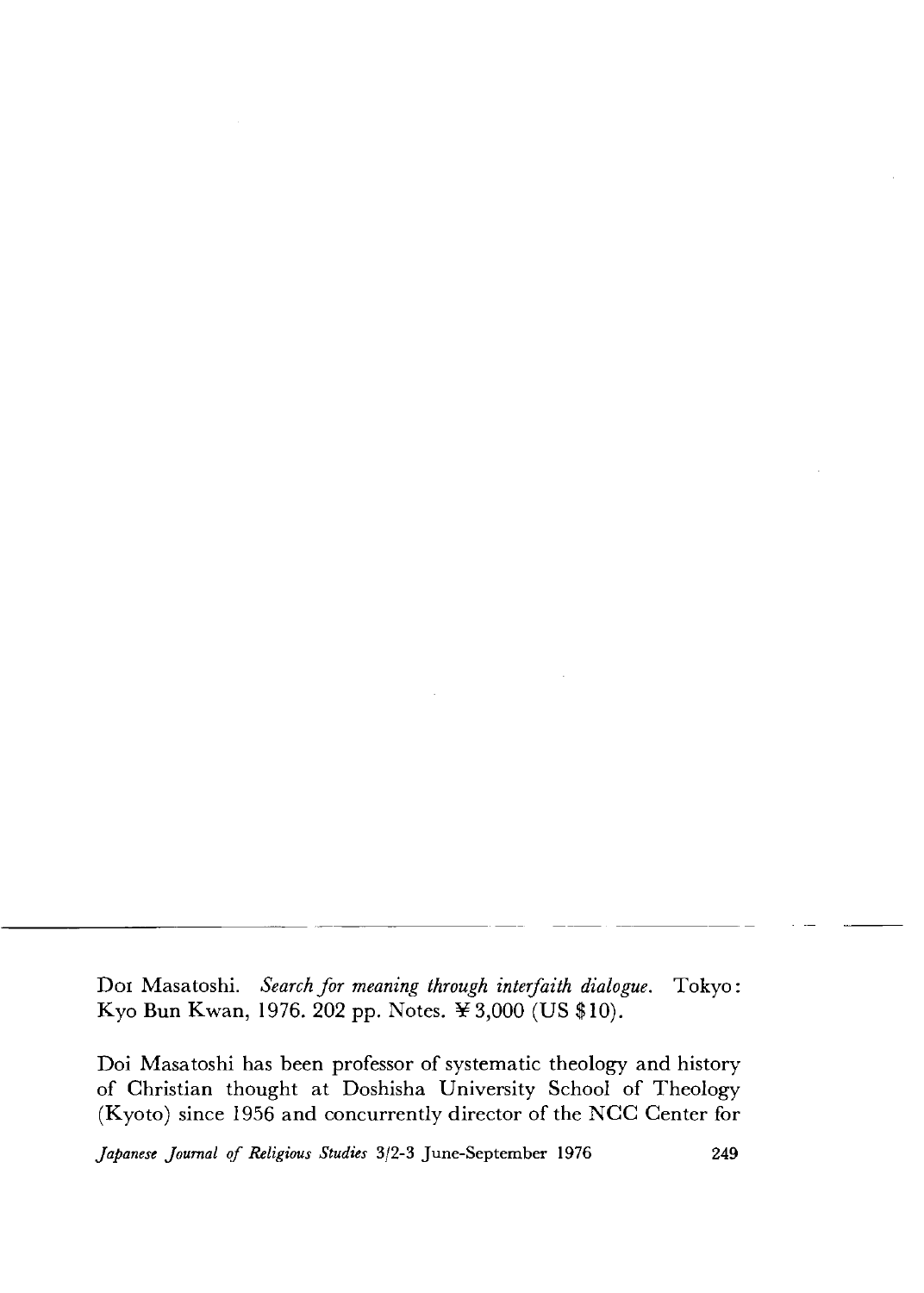## **REVIEWS**

the Study of Japanese Religions since 1965. He is active in Gatholic-Protestant ecumenism, and as regards the interfaith dialogue taking place in Japan, he is certainly one of the main animators and probably the most effective organizer. It is from this existential background— as a member of a small Christian minority trying to spread the gospel in the midst of religious giants with rich indigenous traditions, and as a theologian reflecting on this experience within a thoroughly Protestant tradition— that the present work arose and should be seen.

In his *Protestant theologies in modern Japan* (1965), Charles H. Germany situates Professor Doi's work in a present-day concern among Japanese theologians to make theology relevant to the Japanese situation and especially to the Christian convert. He points out that this trend is sometimes referred to as "theology of mission," going on to say that " the search for theology which gives meaning to existence, to historical reality, is resulting for them in a theology of mission, a theology which seeks to communicate the gospel to modern man in modern society in such a way as to give meaning to his life" (p. 217).

The present volume offers, in part 1, "The theology of meaning: An introduction to the theology of mission," a translation of a short monograph originally published in Japanese in 1963, and in part 2. a collection of miscellaneous writings whose origins are not always indicated but which find their unity in a central concern: interfaith dialogue.

At the very beginning of part 1 the author says, "The purpose of the current essay is to communicate the truth of the Bible more deeply to modern man by utilizing the concept of meaning as the primary concept of systematic theology"  $(p, 11)$ . It is, therefore, clear from the beginning that Professor Doi does not limit his concern to a theology of mission as one, subordinate branch of theology, but envisages the whole of theology as centered, ultimately, in the concept of meaning. In that vein he delimits his concept of meaning in relation to " the main concepts of modern theology; namely, the various ideas of value, truth, personal encounter, the word of God, and being" (p. 30).

This is not the place to investigate the extent to which this concept could prove fruitful for other branches of theology, not least because the author shows us his notion at work only in the field where its inspiration undoubtedly lies: mission, indigenization, and interfaith dialogue. Professor Doi wants "an apologetic theology ... pertinent

250 *Japanese Journal o f Religious Studies* 3/2-3 June-Septem ber 1976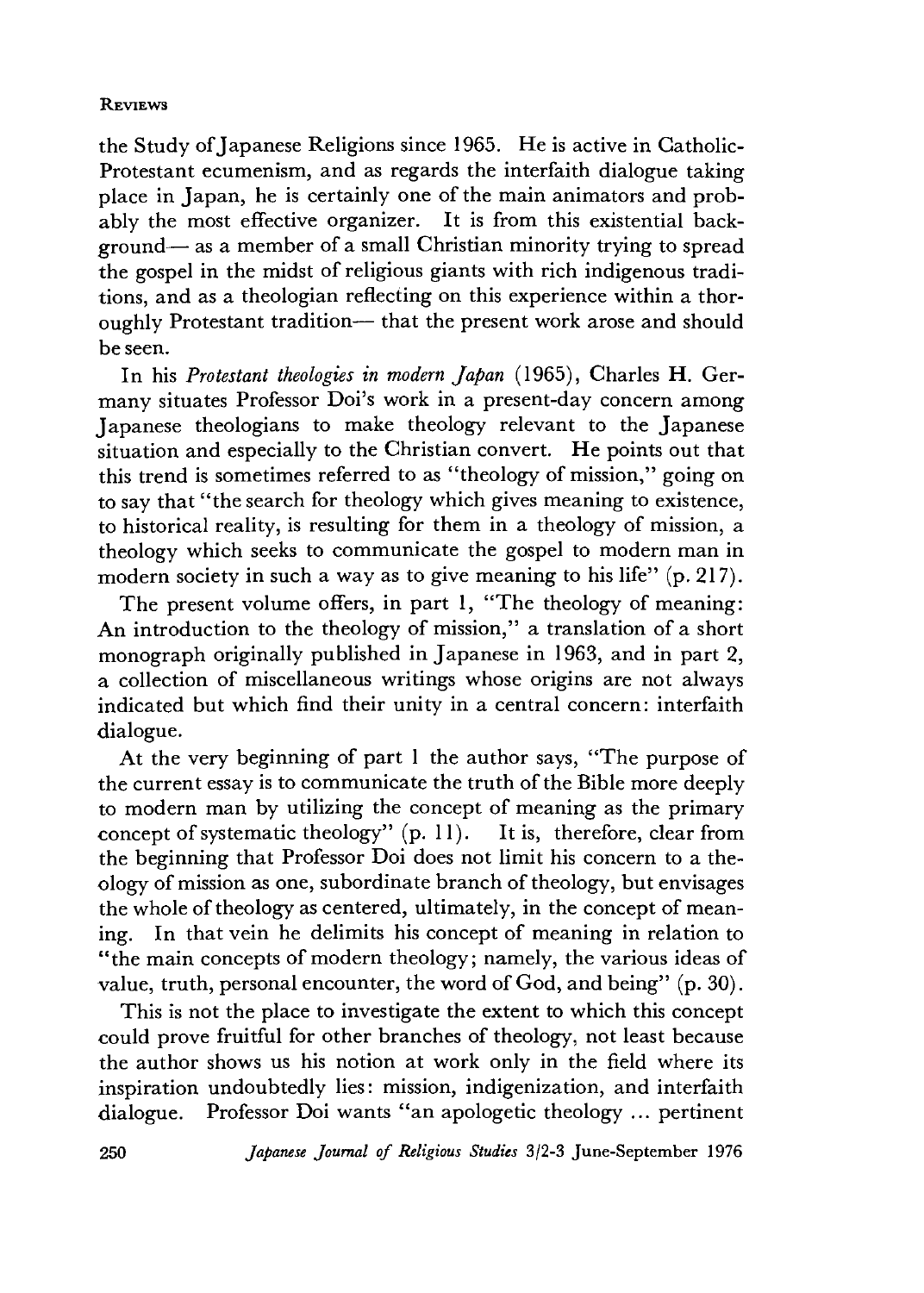to our boundary situation" (p. 80). "The gospel must enter into a correlation with the Japanese consciousness of meaning..." (p. 48). He therefore rejects several (German Protestant) theologies. Wanting to avoid the pitfalls of liberal theology with its subordination of God to man's interpretation, he rejects the concept of "value" as carrying too anthropocentric and pragmatic a connotation— and likewise every shade of purely rationalistic truth. He also takes a stand, however, against the Barthian school that long dominated the Japanese theological scene. Though affirming an intention "to uphold the supremacy of the transcendental element over against the existential" (p. 29), he stresses the "correlation of revelation and faith." "the subject's existential participation in the ultimately meaningful event..." (p. 35). There is no such thing as "naked revelation." Revelation is only "consummated" in connection with "the existential subject's consciousness of meaning" (p. 28).

This correlation is, admittedly, a highly dialectical one (p. 48), but its reality enables us to reject all one-sided objectivism and dogmatism and to give man his rightful place in God's salvific plan. When, moreover, sufficient stress is laid on the social and cultural conditioning of man, the legitimacy of and necessity for the "incarnation" of revelation into the different concrete circumstances of man is vindicated, and Kraemer's dilemma (acts of revelation *or* religious experiences and ideas) is overcome.

If, in the foregoing, the concept of meaning represents the "subject's receptiveness" to objective revelation, it also manifests another dimension: the objectifiable, communicable side of revelation. Following Buber, revelation is often presented as an absolutely unique event, and "personal encounter" as the only concept which "explains" it. Here our author insists on "the universal validity of revelation's content of meaning"  $(p. 66)$ : revelation is a "meaningful event"  $(p. 66)$ . 29), "an event which possesses a definite structure of meaning"  $(p.$ 26). Thus it does not exclude ontology and can become the object of a science of theology as well as of dialogue with other religions.

Having thus laid the groundwork for a theology of mission, the author offers us, in part 2. twelve mutually independent essays. They range over theoretical considerations, factual accounts, and practical hints, but find their unity in their common concern: the Christian mission in Japan and its attitude toward Japan's indigenous culture and

*Japanese Journal of Religious Studies* 3/2-3 June-September 1976 251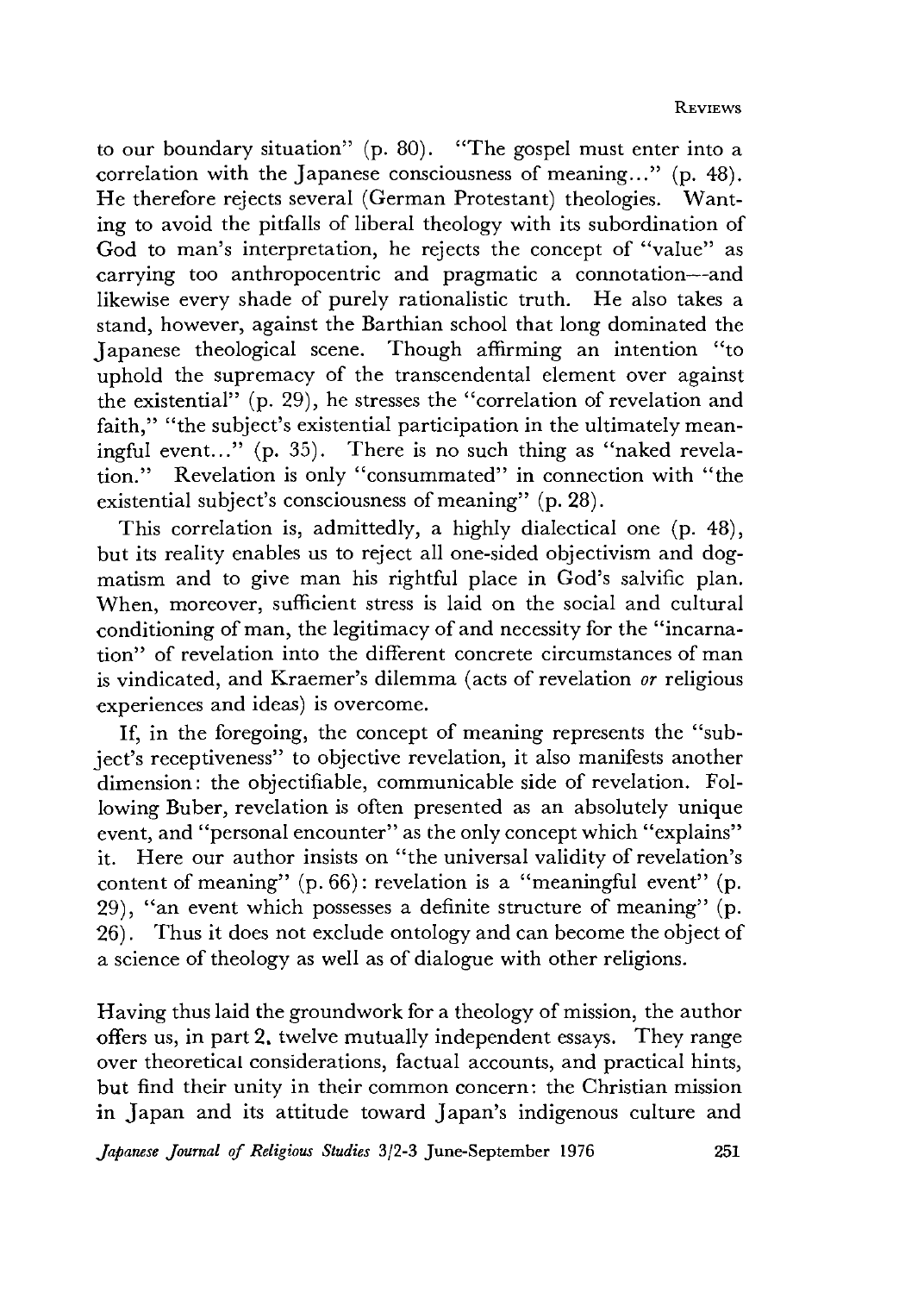## **REVIEWS**

religions. To quote a few titles of the essays I personally found most stimulating: ''The nature of encounter between Christianity and other religions as witnessed on the Japanese scene" (pp. 71-81),"The indigenization of Christianity in Japan" (pp. 111-125), "Interfaith dialogue: Methodological reflections" (pp. 126-135), and "Religion and nature" (pp. 182-192). I cannot think of summarizing them all here. Instead, I shall concentrate on some of their major ideas. Though I am in perfect agreement with their general trend, I prefer, for the sake of further dialogue, to lift up for discussion a few "items with which I find fault."

Differences of opinion between Professor Doi and myself result, for the most part, from differences in background. As a Catholic student of philosophy and religion, my general impression is the following: Professor Doi very ably points out the direction Christian theology must take (and the extremes it should avoid) in order to be able to enter into dialogue with the great Japanese religions and to engage in indigenization without compromising the uniqueness of revelation. Christianity is not to divorce soteriology from the doctrine of creation, not to detach the human subject completely from nature, not to exalt the personal quality of revelation and faith to the point of excluding not only the social dimension of human life but also all ontology. And I rejoice in the fact that in all these points Professor Doi's ideas come very near the "traditional" Catholic position. I venture to submit, however, that greater familiarity with what could be called the medieval Christian tradition would permit the author to find more similarities between Christianity and traditional Japanese ideas and to walk with more assurance the path he wants to pursue as a Japanese. For if Protestant theologies have the advantage of linking up with modern ideologies, it seems to me equally true that the modern history of Western ideas is, in many respects, a very onesided development and one that does not always represent the real Lebensgefühl of "the man in the (Western) street"—and that, moreover, the outlook of medieval (and to some extent of modern) Western man is in many respects much nearer that of the Japanese.

What I am primarily referring to is, of course, the exorbitant exaltation of the "subject" in modern philosophy and the concomitant depreciation of nature and being. Consequently, though I am aware that there certainly are differences in Eastern and Western views of nature, and though I agree with the author that "it must be admitted

252 *Japanese Journal of Religious Studies* 3/2-3 June-September 1976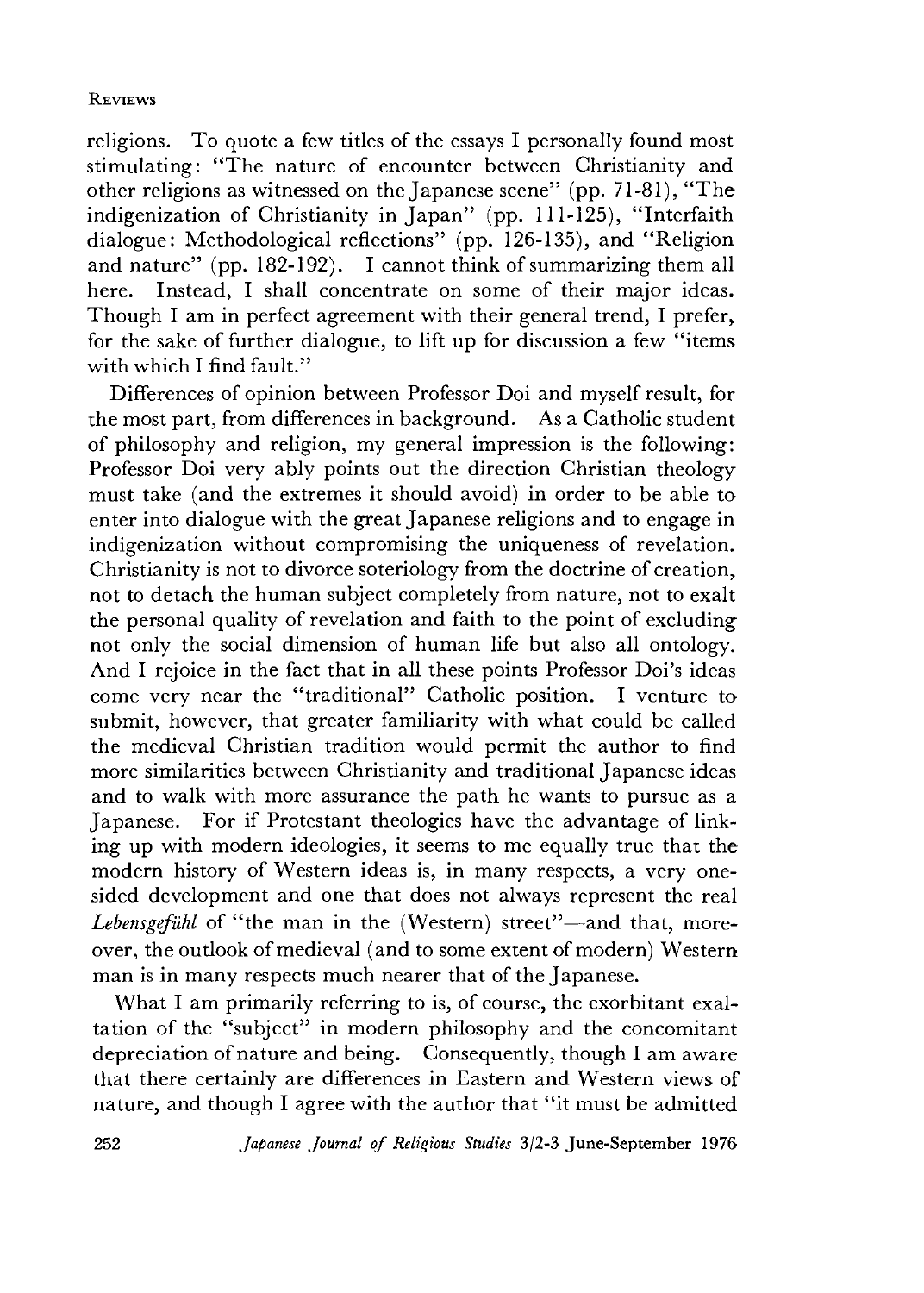that Christian theology has never developed an adequate doctrine of nature, and it is an urgent task for Christianity in the East to develop a well-rounded theology of nature" (p. 182), I would like to contest the all-too-facile opposition Professor Doi (and most of his countrymen) pose between the Western and Japanese attitudes toward nature. The statement that "in western civilization nature is something to be conquered by reason" (p. 123) by itself is simply not true because it is only a partial truth. It would, for example, be child's play to find, for the quotations from Japanese poems given on p. 189 to illustrate the Japanese sense of familiarity with nature, matching quotations from Dutch literature not only from medieval and modem times but also from the present day.

I also find the following assertions questionable to say the least: "Man and nature were given special categories for the first time in the hierarchical comprehension of beings in the Christian middle ages" (p. 186). Is this not a convenient forgetting of Plato's theories, toned down but nevertheless reflected in Aristotle's distinctions among anima vegetativa-sensitiva-intellectiva, and especially of the Neoplatonic speculations to which medieval hierarchical comprehension is clearly indebted ? Again, "here [that is, in the Christian middle ages], nature is completely stripped of its religious veil" (p. 186). I submit that what Professor Doi says later on about the Christian view of nature (pp. 189-192) is a much more fitting description of the medieval view of nature, as in the statement, "turning to the relationship between man and nature, there is not only the relationship of the ruler and the ruled but also the relationship of solidarity" (p. 190).

Medieval theology may not have sufficiently elaborated its view of nature, but it certainly offers a rich and delicately balanced perspective. The following two texts are suggestive in this regard. " In the different parts of the universe each creature exists for its own act and perfection; *secondly,* the less noble creatures exist for the sake of the nobler creatures—what is below man exists for the sake of man. But *further,* all creatures exist for the perfection of the whole universe. And still *further,* the whole universe with all its parts is ordered towards God as its end, insofar as in them through some imitation the divine goodness is represented to the glory of God. It should not be forgotten, however, that on top of this the reason-endowed creatures have God as their end in a special way— God whom they can reach by their actions, knowing and loving" (St. Thomas, *S. Th.*, Ia,  $q$ . LXV,

*Japanese Journal of Religious Studies* 3/2-3 June-September 1976 253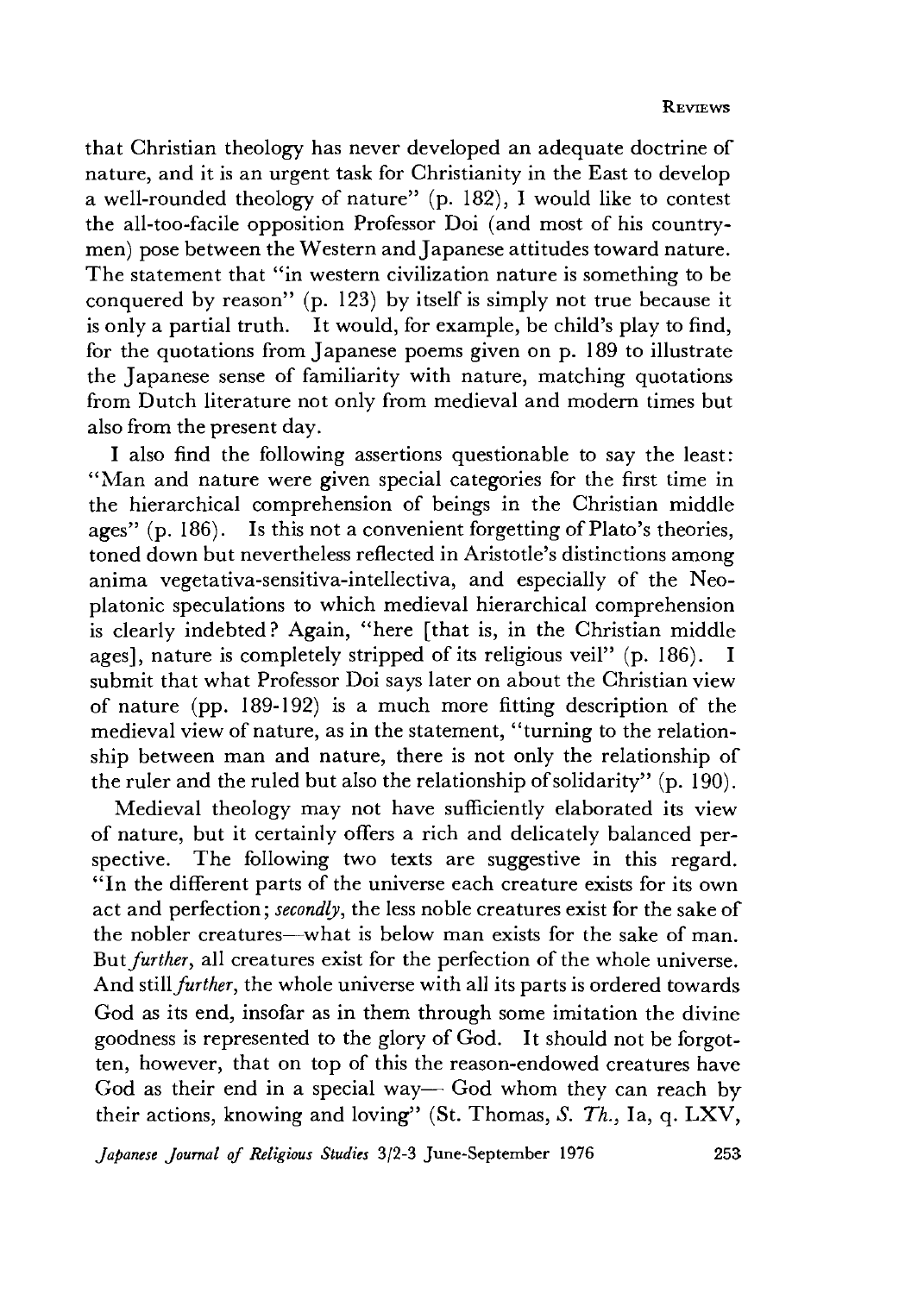## **REVIEWS**

a.2.res.). St. Bonaventure calls nature the house God built for man and says,"All the parts of the universe must mutually adapt, and the dwelling and the dweller must be in harmony: to man created good a good and peaceful world corresponds; when man falls, also the world must deteriorate;... and when man is consummated, the world comes to rest" *(Breviloquium,* p. 7 c. 4, n. 3).

I would like, in the second place, to comment on the chapter "The indigenization of Christianity in Japan," which is especially thoughtprovoking and boldly asks three fundamental questions: (1) "Is it possible to develop a Japanese-Christian pattern of respect for the deceased without falling into animism?" (p. 123). (2) " Can a closer relationship between Christianity and nature be developed... without falling into pantheism?" (p. 124). (3) "Can a Japanese symbolism be introduced... without falling into idolatry?" (p. 124).

Christian theologians should certainly take up these questions in the near future, and the first problem to be tackled seems to me the following: are these questions the right ones? In other words, are the juxtapositions implied in Professor Doi's formulation justified? In my opinion, older Christian traditions can, again, shed much light here. Lack of space, however, permits me to make only a few, necessarily superficial remarks. In this chapter, as elsewhere, the author is inclined to place the beginning of Christianity (and of indigenization) in 1859 (pp. 112, 118 et passim). Some venerable ancestors might not like that. Again, when he speaks (most interestingly) about "analogies between the representative types of Christian piety and the religious background of Japan" (pp. 119-120), Professor Doi mentions only Buddhist and Protestant types. Shinto and Catholic piety are left out in the cold.

My "critical invitations to further dialogue," however, should not give the reader the wrong impression. This book is a very important contribution to interfaith dialogue, partly because it has been provided with a balanced theological foundation but even more because it is not a desk job but a product of participation in the "battlefield of reconciliation." To indicate all the ideas I found particularly refreshing would lead me too far afield. Let me mention only a few. The remark made by Professor Doi in connection with Hendrik Kraemer's work should be taken to heart by all theologians: "I am inclined to believe that a theology of religion alone cannot do justice to the reality of other religions. It needs objective knowledge of other religions as

254 *Japanese Journal o f Religious Studies* 3/2-3 June-Septem ber 1976